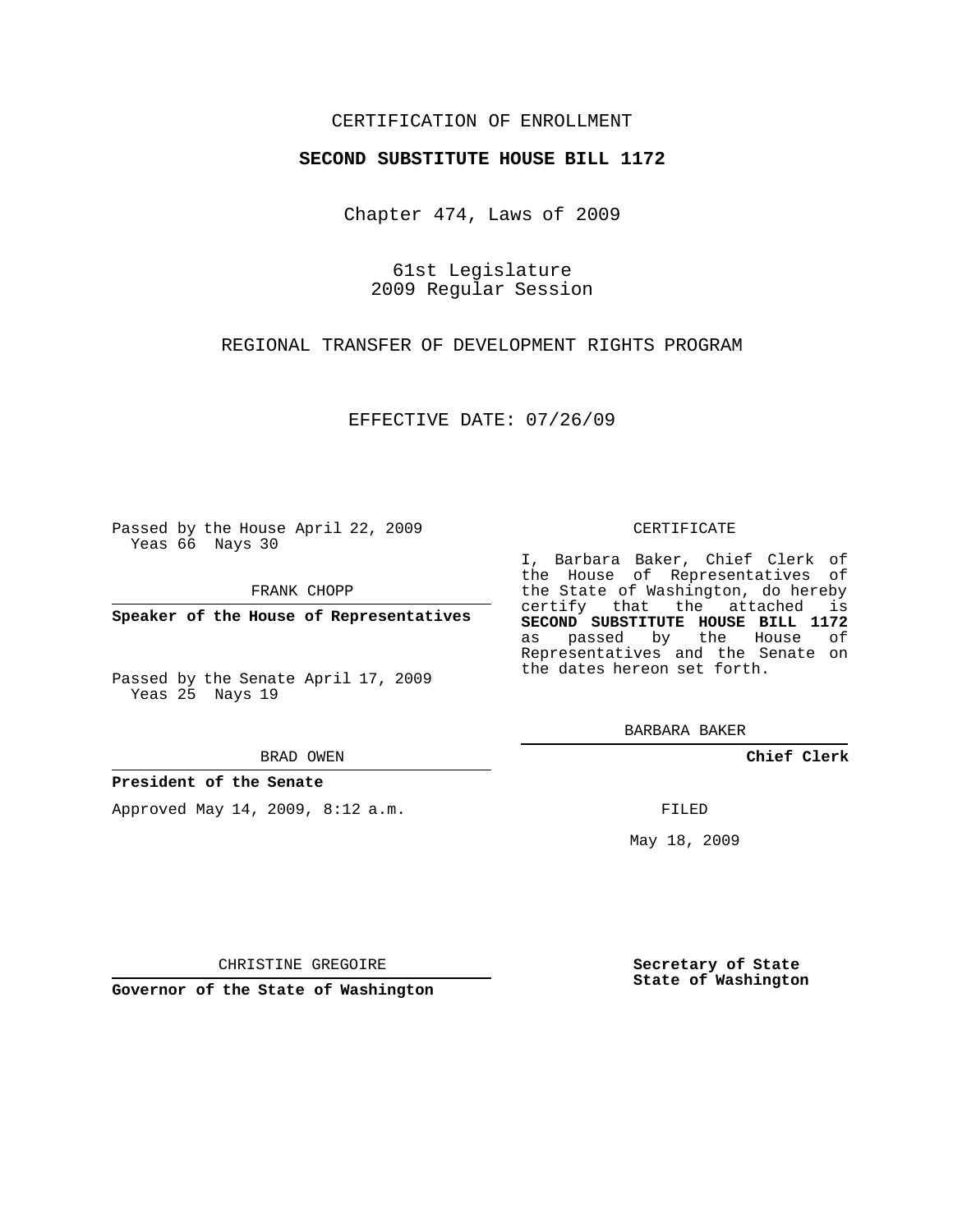# **SECOND SUBSTITUTE HOUSE BILL 1172** \_\_\_\_\_\_\_\_\_\_\_\_\_\_\_\_\_\_\_\_\_\_\_\_\_\_\_\_\_\_\_\_\_\_\_\_\_\_\_\_\_\_\_\_\_

\_\_\_\_\_\_\_\_\_\_\_\_\_\_\_\_\_\_\_\_\_\_\_\_\_\_\_\_\_\_\_\_\_\_\_\_\_\_\_\_\_\_\_\_\_

### AS AMENDED BY THE SENATE

Passed Legislature - 2009 Regular Session

## **State of Washington 61st Legislature 2009 Regular Session**

**By** House General Government Appropriations (originally sponsored by Representatives Simpson, Nelson, and Rolfes; by request of Department of Community, Trade, and Economic Development)

READ FIRST TIME 03/02/09.

 1 AN ACT Relating to the implementation of a regional transfer of 2 development rights program; amending RCW 43.362.005 and 43.362.010; and 3 adding new sections to chapter 43.362 RCW.

4 BE IT ENACTED BY THE LEGISLATURE OF THE STATE OF WASHINGTON:

 5 **Sec. 1.** RCW 43.362.005 and 2007 c 482 s 1 are each amended to read 6 as follows:

 (1) The legislature finds that current concern over the rapid and increasing loss of rural, agricultural, and forested land has led to the exploration of creative approaches to preserving these important 10 lands( $(-$ The-legislature-finds-also))<sub> $1$ </sub> and that the creation of a regional transfer of development rights marketplace will assist in 12 ((slowing the conversion of)) conserving these lands.

13 ((The legislature further finds that transferring)) (2) A transfer 14 of development rights is a market-based ((technique)) exchange 15 <u>mechanism</u> that encourages the voluntary transfer of ((<del>growth</del>)) 16 development rights from ((places where a community would like to see 17 less-development, referred-to-as-sending-areas, to places where a 18 community would like to see more development, referred to as receiving 19 areas. Under-this-technique)) sending areas with lower population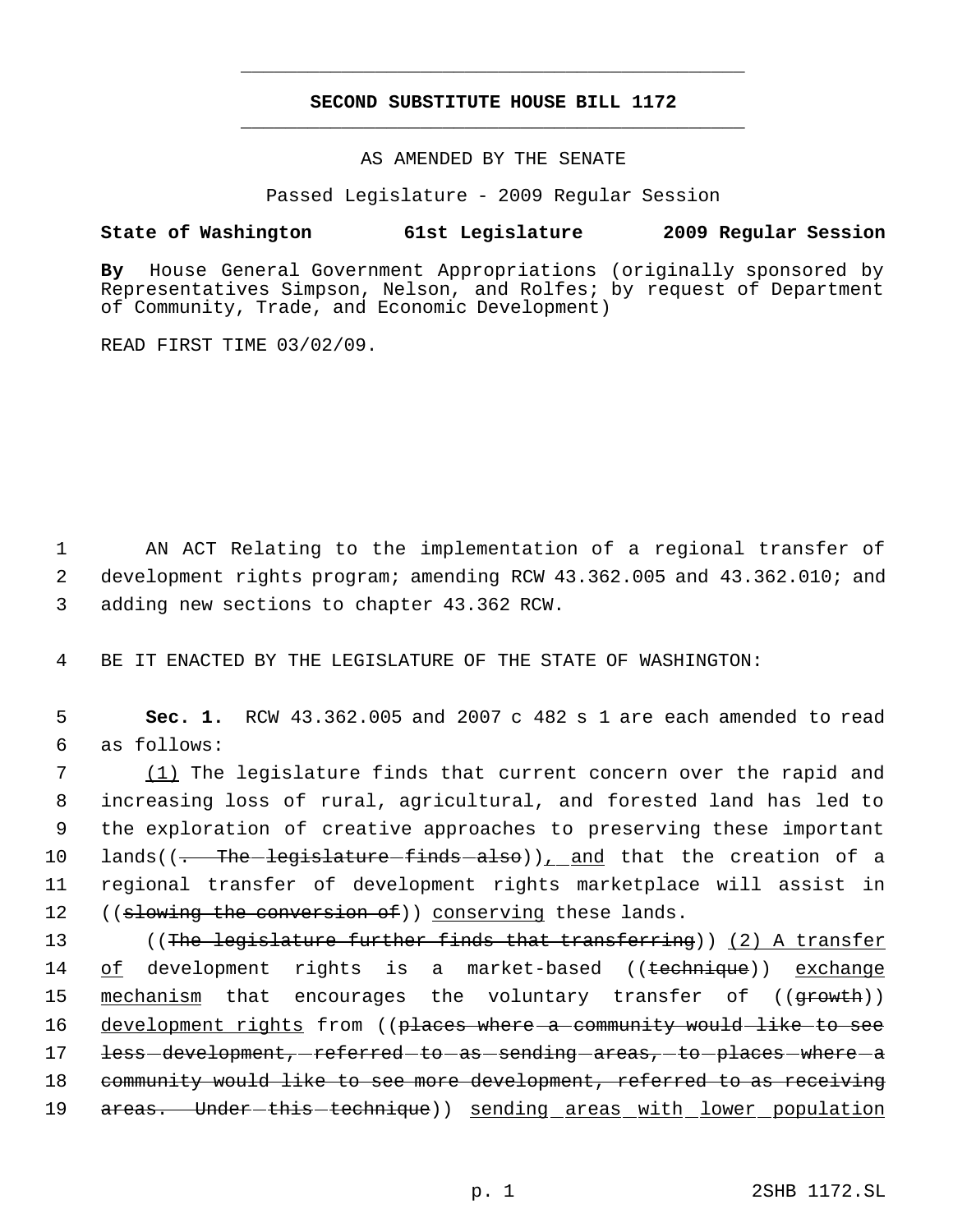1 densities to receiving areas with higher population densities. When development rights are transferred through a transfer of development rights exchange, permanent deed restrictions are placed on the sending area properties to ensure that the land will be used only for approved 5 activities ((such-as)), activities that may include farming, forest 6 management, conservation, or passive recreation. ((Also-under-this technique)) Additionally, in a transfer of development rights exchange, the costs of purchasing the recorded development restrictions are borne 9 by the developers who receive the transferred right in the form of a building credit or bonus.

 (3) The legislature further finds that a successful transfer of 12 development rights program must consider housing affordable to all 13 economic segments of the population, and economic development programs and policies in designated receiving areas. Counties, cities, and 15 towns that decide to participate in the regional transfer of 16 development rights program for central Puget Sound are encouraged to 17 adopt comprehensive plan policies and development regulations to 18 implement the program that do not compete or conflict with comprehensive plan policies and development regulations that require or encourage affordable housing. Participating cities and towns are also encouraged to use the development of receiving areas to maximize opportunities for economic development that supports the creation or retention of jobs.

24 (4) Participation in a regional transfer of development rights program by counties, cities, and towns should be as simple as possible. (5) Accordingly, the legislature has determined that it is good public policy to build upon existing transfer of development rights programs, pilot projects, and private initiatives that foster effective use of transferred development rights through the creation of a market-30 based program that focuses on the central Puget Sound region.  $\underline{A}$ 31 regional transfer of development rights program in the central Puget 32 Sound should be voluntary, incentive-driven, and separate, but compatible with existing local transfer of development rights programs.

 **Sec. 2.** RCW 43.362.010 and 2007 c 482 s 2 are each amended to read as follows:

 The definitions in this section apply throughout this chapter unless the context clearly requires otherwise.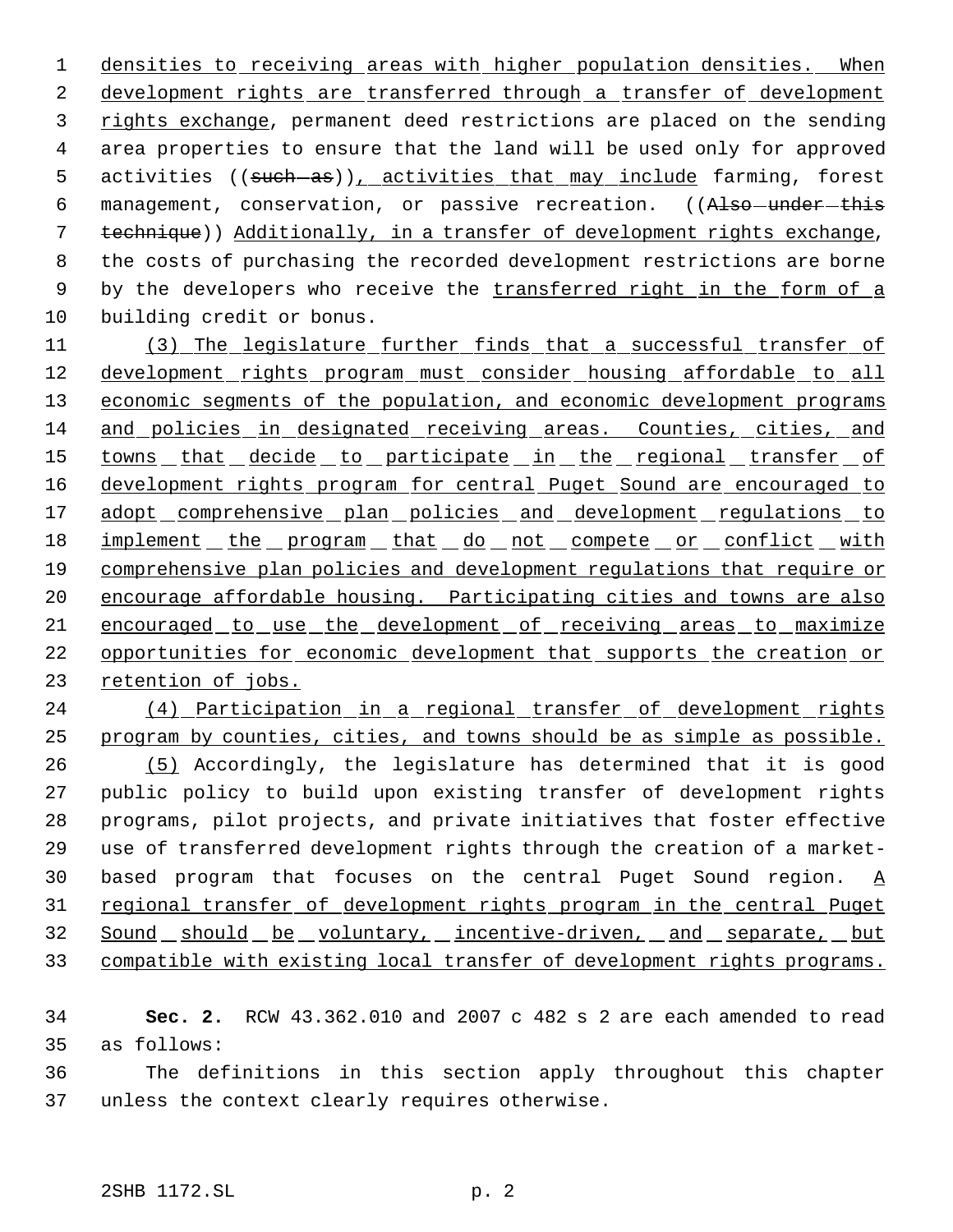1 (1) <u>"Receiving area ratio" means the number or character of</u> 2 development rights that are assigned to a development right for use in 3 a receiving area. Development rights in a receiving area may be used at the discretion of the receiving area jurisdiction, including but not limited to additional residential density, additional building height, additional commercial floor area, or to meet regulatory requirements. (2) "Sending area ratio" means the number of development rights that a sending area landowner can sell per acre. 9 (3) "By-right permitting" means that project applications for permits that use transferable development rights would be subject to administrative review. Administrative review allows a local planning official to approve a project without noticed public hearings. 13 (4) "Department" means the department of community, trade, and economic development.  $((+2)^i)$  (5) "Nongovernmental entities" includes nonprofit or membership organizations with experience or expertise in transferring development rights.  $((+3))$  (6) "Receiving areas" are lands within and designated by a city or town in which transferable development rights from the regional program established by this chapter may be used. (7) "Regional transfer of development rights program" or "regional program" means the regional transfer of development rights program established by section 3 of this act in central Puget Sound, including King, Pierce, Kitsap, and Snohomish counties and the cities and towns within these counties.

 (8) "Sending area" includes those lands that meet conservation criteria as described in section 4 of this act.

28 (9) "Transferable development right" means a right to develop one or more residential units in a sending area that can be sold and transferred for use consistent with a receiving ratio adopted for development in a designated receiving area consistent with the regional program.

 (10) "Transfer of development rights" includes methods for protecting land from development by voluntarily removing the development rights from a sending area and transferring them to a receiving area for the purpose of increasing development density or 37 intensity in the receiving area.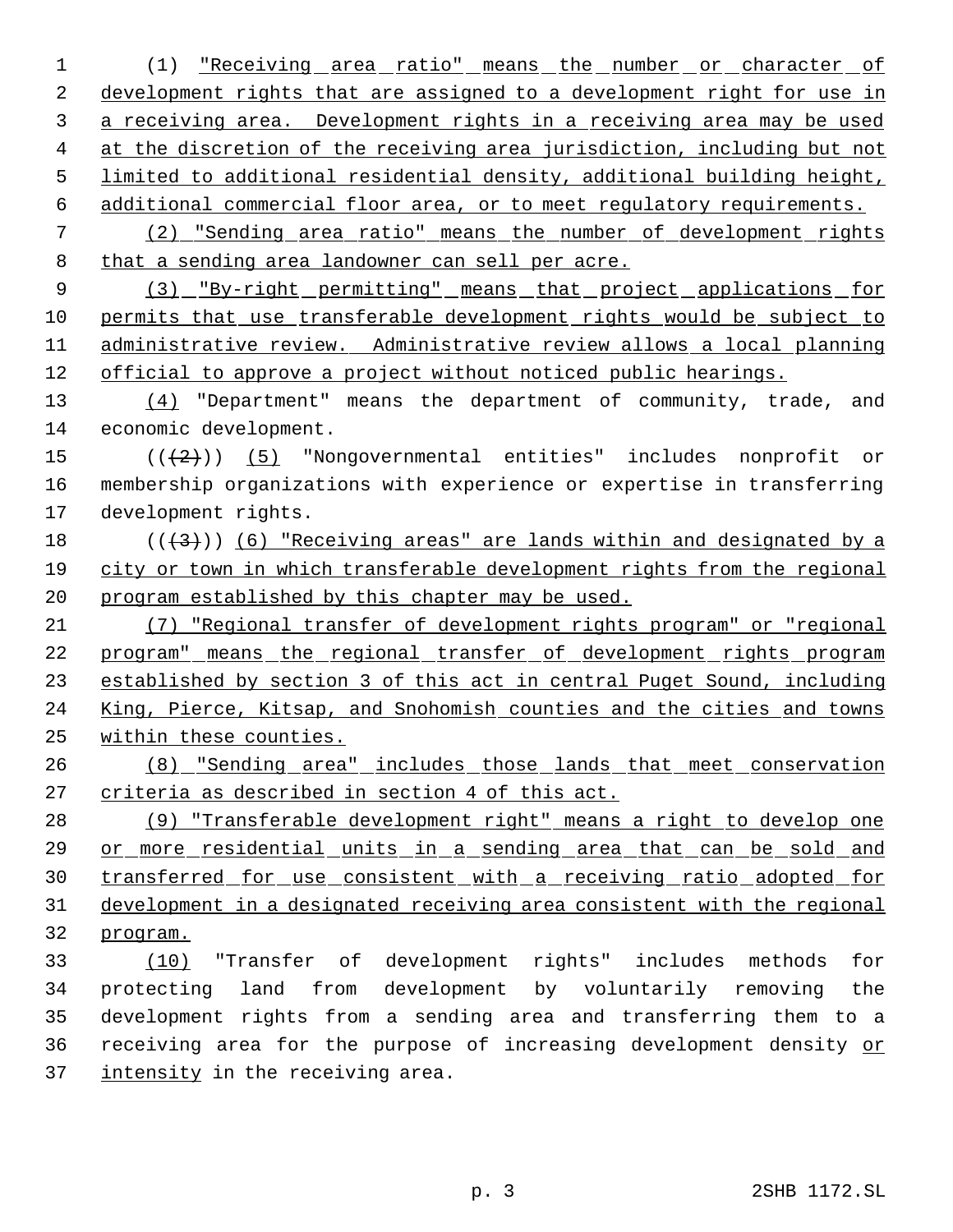NEW SECTION. **Sec. 3.** (1) Subject to the availability of funds appropriated for this specific purpose or another source of funding made available for this specific purpose, the department shall establish a regional transfer of development rights program in central Puget Sound, including King, Kitsap, Snohomish, and Pierce counties and the cities and towns within these counties. The program must be guided by the Puget Sound regional council's multicounty planning policies adopted under RCW 36.70A.210(7).

 (2) The purpose of the program is to foster voluntary county, city, and town participation in the program so that interjurisdictional transfers occur between the counties, cities, and towns, including transfers from counties to cities and towns in other counties. Private transactions between buyers and sellers of transferable development rights are allowed and encouraged under this program. In fulfilling the requirements of this chapter, the department shall work with the Puget Sound regional council to implement a regional program.

 (3) The department shall encourage participation by the cities, towns, and counties in the regional program. The regional program shall not be implemented in a manner that negatively impacts existing local programs. The department shall encourage and work to enhance the efforts in any of these counties, cities, or towns to develop local transfer of development rights programs or enhance existing programs.

 (4) Subject to the availability of funds appropriated for this specific purpose or another source of funding made available for this specific purpose, the department shall do the following to implement a regional transfer of development rights program in central Puget Sound: (a) Serve as the central coordinator for state government in the

implementation of sections 3 through 7 of this act.

 (b) Offer technical assistance to cities, towns, and counties planning for participation in the regional transfer of development rights program. The department's technical assistance shall:

 (i) Include written guidance for local development and implementation of the regional transfer of development rights program;

 (ii) Include guidance for and encourage permitting or environmental review incentives for developers to participate. Activities may include, but are not limited to, provision for by-right permitting, substantial environmental review of a subarea plan for the receiving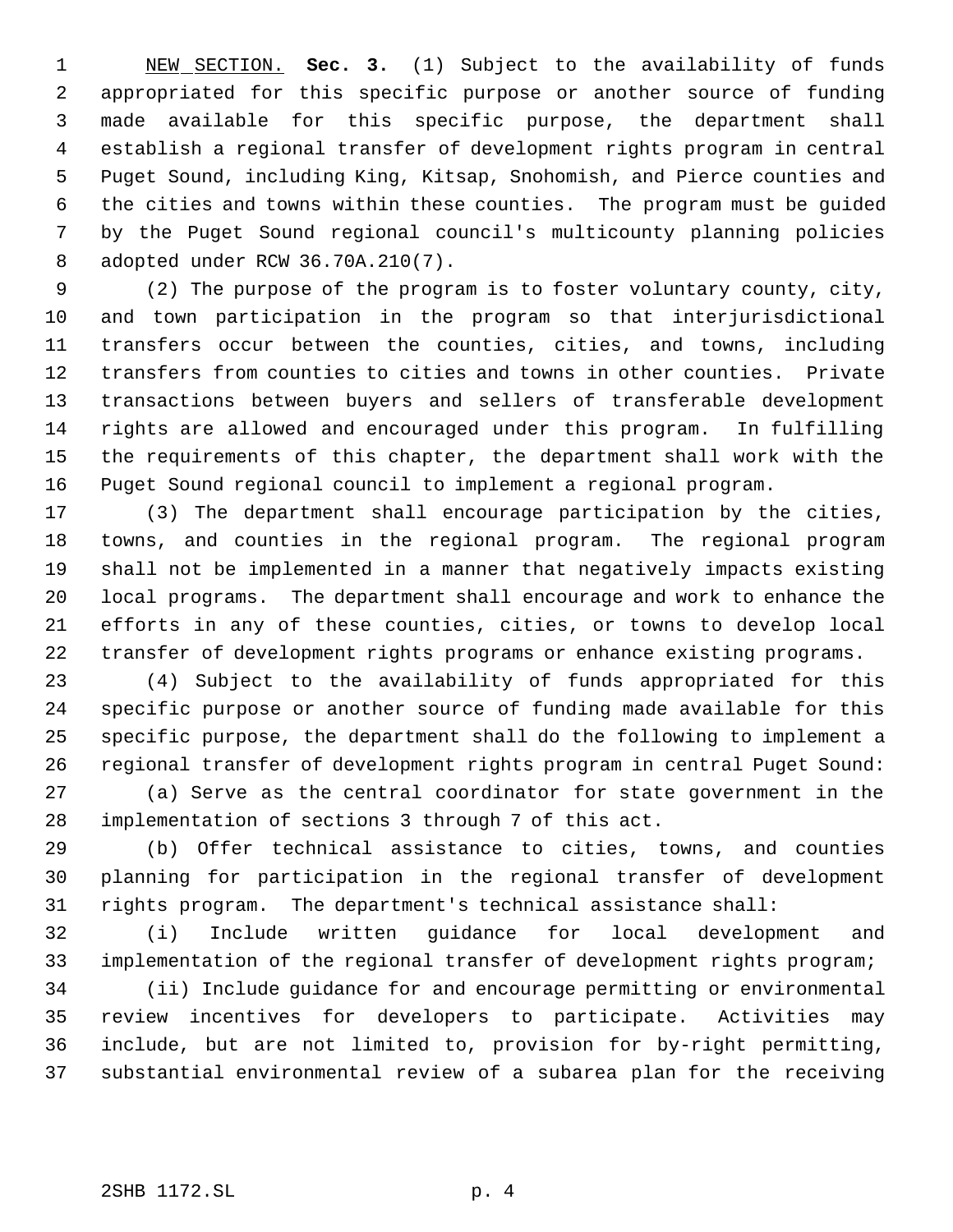area that includes the use of transferable development rights, adoption of a categorical exemption for infill under RCW 43.21C.229 for a receiving area, or adoption of a planned action under RCW 43.21C.240;

 (iii) Provide guidance to counties, cities, and towns to negotiate receiving area ratios and foster private transactions;

 (iv) Provide guidance and encourage planning for receiving areas that do not compete or conflict with comprehensive plan policies and development regulations that require or encourage affordable housing; and

 (v) Provide guidance and encourage planning for receiving areas that maximizes opportunities for economic development through the creation or retention of jobs.

 (c) Work with counties, cities, and towns to inform elected officials, planning commissions, and the public regarding the regional transfer of development rights program. The information provided by the department shall discuss the importance of preserving farmland and farming, and forest land and forestry, to cities and towns and the local economy.

 (d) Based on information provided by the counties, cities, and towns, post on a web site information regarding transfer of development rights transactions and a list of interested buyers and sellers of transferable development rights.

 (e) Coordinate with and provide resources to state and local agencies and stakeholders to provide public outreach.

 NEW SECTION. **Sec. 4.** (1) Counties shall use the following criteria to guide the designation of sending areas for participation in the regional transfer of development rights program:

 (a) Land designated as agricultural or forest land of long-term commercial significance;

 (b) Land designated rural that is being farmed or managed for forestry;

 (c) Land whose conservation meets other state and regionally adopted priorities; and

 (d) Land that is in current use as a manufactured/mobile home park as defined in chapter 59.20 RCW.

Nothing in these criteria limits a county's authority to designate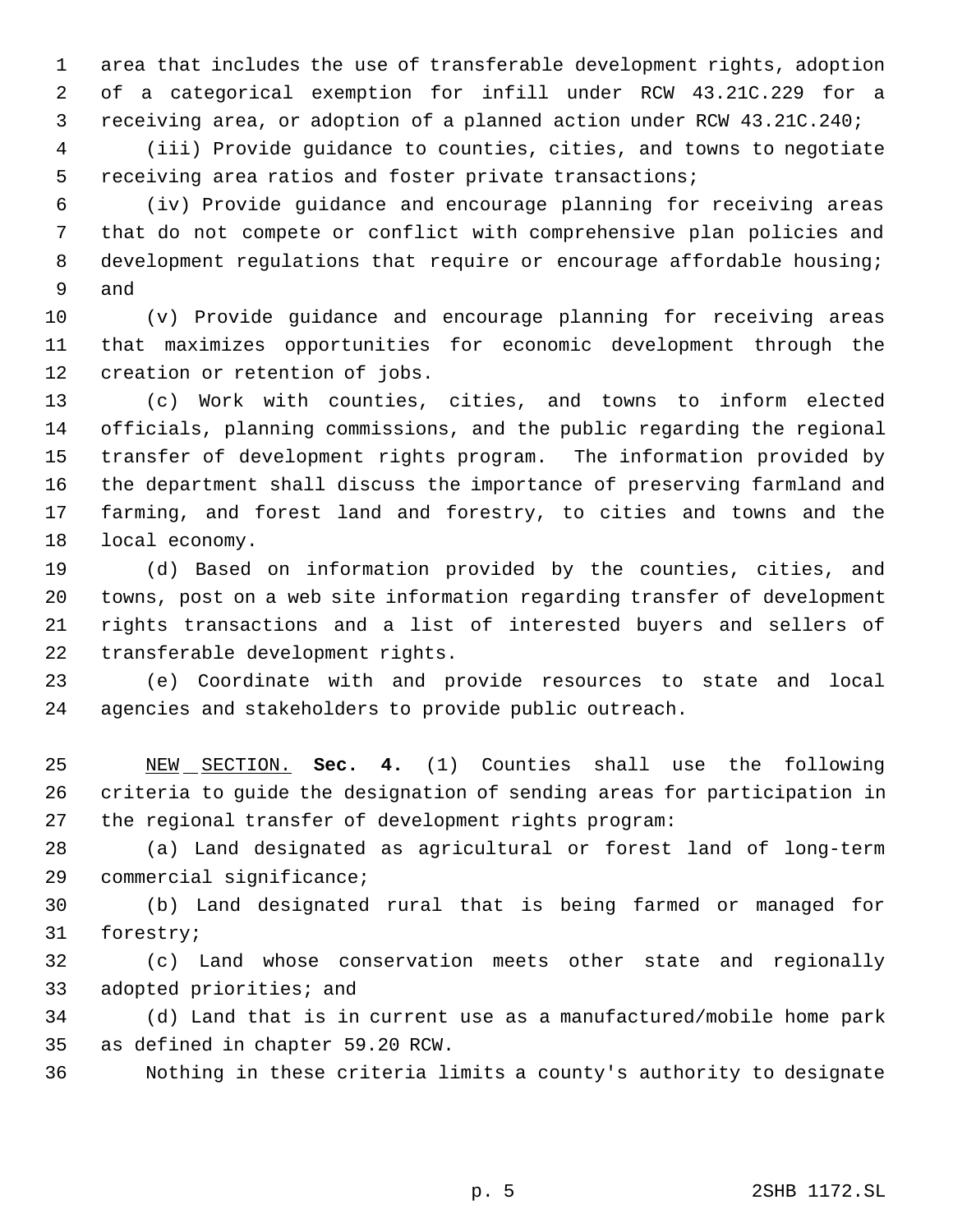additional lands as a sending area for conservation under a local county transfer of development rights program.

 (2) Upon purchase of a transferable development right from land designated rural that is being farmed or managed for forestry, a county must include the land from which the right was purchased in any programs it administers for conservation of agricultural land or forest land.

 (3) The designation of receiving areas is limited to incorporated cities or towns. Prior to designating a receiving area, a city or town should have adequate infrastructure planned and funding identified for development in the receiving area at densities or intensities consistent with what can be achieved under the local transfer of development rights program. Nothing in this subsection limits a city's, town's, or county's authority to designate additional lands for a receiving area under a local intrajurisdictional transfer of development rights program that is not part of the regional program.

 (4) Cities and towns participating in the regional transfer of development rights program shall have discretion to determine which sending areas they receive development rights from to be used in their designated receiving areas.

 (5) Designation of sending and receiving areas should include a process for public outreach consistent with the public participation requirements in chapter 36.70A RCW.

 NEW SECTION. **Sec. 5.** (1) To facilitate participation, the department shall develop and adopt by rule terms and conditions of an interlocal agreement for transfers of development rights between counties, cities, and towns. Counties, cities, and towns participating in the regional program have the option of adopting the rule by reference to transfer development rights across jurisdictional boundaries as an alternative to entering into an interlocal agreement under chapter 39.34 RCW.

 (2) This section and the rules adopted under this section shall be deemed to provide an alternative method for the implementation of a regional transfer of development rights program, and shall not be construed as imposing any additional condition upon the exercise of any other powers vested in municipalities.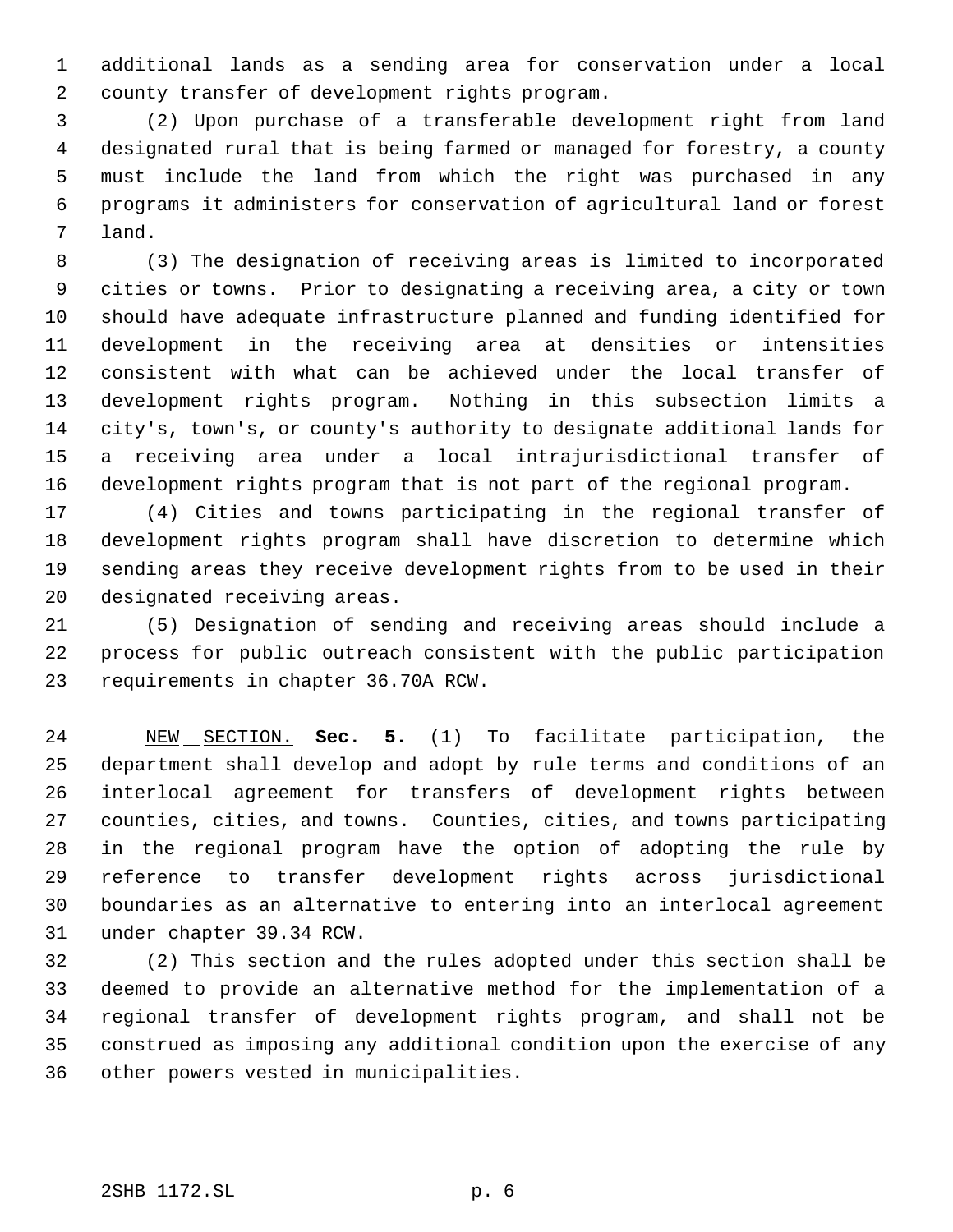(3) Nothing in this section prohibits a county, city, or town from entering into an interlocal agreement under chapter 39.34 RCW to transfer development rights under the regional program.

 NEW SECTION. **Sec. 6.** (1) Counties, cities, and towns that choose to participate in the regional transfer of development rights program must:

 (a) Enter into an interlocal agreement or adopt a resolution adopting by reference the provisions in the department rule authorized in section 5 of this act; and

 (b) Adopt transfer of development rights policies or implement development regulations that:

12 (i) Comply with chapter 36.70A RCW;

 (ii) Designate sending or receiving areas consistent with sections 14 3 through 7 of this act; and

 (iii) Adopt a sending or receiving area ratio in cooperation with the sending or receiving jurisdiction.

 (2) Cities and towns that choose to participate in the regional transfer of development rights program are encouraged to provide permitting or environmental review incentives for developers to participate. Such incentives may include, but are not limited to, provision for by-right permitting, substantial environmental review of a subarea plan for the receiving area that includes the use of transferable development rights, adoption of a categorical exemption for infill under RCW 43.21C.229 for a receiving area, or adoption of a planned action under RCW 43.21C.240.

 NEW SECTION. **Sec. 7.** The department will develop quantitative and qualitative performance measures for monitoring the regional transfer of development rights program. The performance measures may address conservation of land and creation of compact communities, as well as other measures identified by the department. The department may require cities, towns, and counties to report on these performance measures biannually. The department shall compile any performance measure information that has been reported by the counties, cities, and towns and post it on a web site.